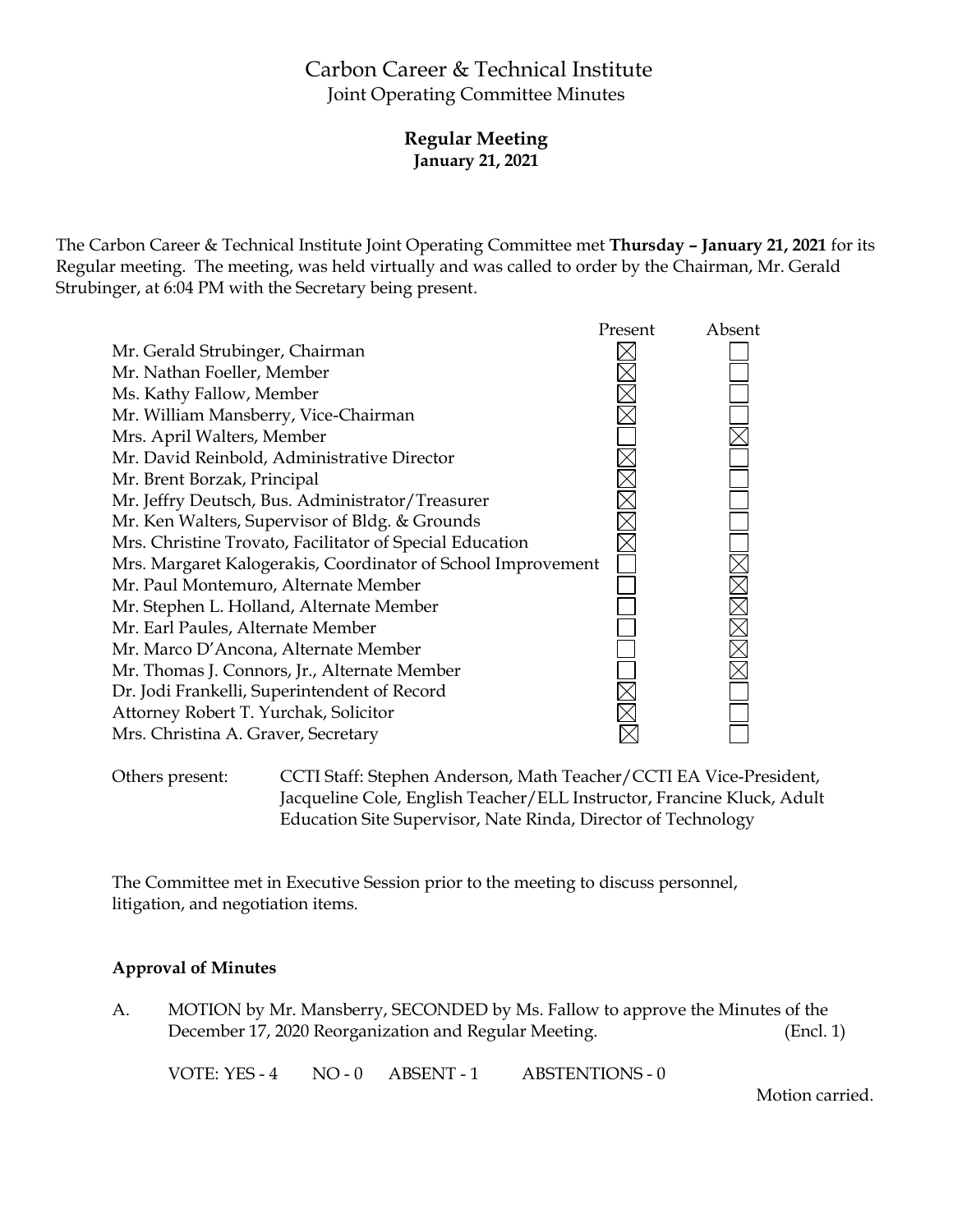#### **Public Comment**

- Stephen Anderson, CCTI Math Teacher and CCTI Education Association Vice-President shared the following:
	- o Thanked the members of the JOC for their service. January is "School Directors Month", a time to stop and say thank you for the service provided to the community. Mr. Anderson stated "you have chosen to not only work hard for your own districts, but for CCTI, and we appreciate your time and effort."
	- o Students and staff have returned to the building following the Martin Luther King holiday. So far, classes have been returning to normalcy (or what we consider normal today) in a very smooth manner. Many students spent a full day in their labs working hands-on and applying the lessons learned during at home, virtual instruction.
	- o Mr. Kuehner, SkillsUSA Advisor is preparing students for upcoming competitions, which will be all virtual.
	- o Mr. Wirth, Cooperative Education Coordinator has been working hard to involve students in cooperative education.
	- o CCTI EA executives met with members of the Administrative team as well as Dr. Frankelli, Palmerton ASD Superintendent and CCTI Superintendent of Record for a meet and discuss to discuss teacher concerns - an excellent first step to maintaining an open line of communication between the Administration and staff.

# **Approval of Treasurer's Report (December 2020)**

A. MOTION by Mr. Mansberry, SECONDED by Mr. Foeller to approve the Treasurer's Report for December 2020 showing a final balance of \$6,038,701.86 in the General Fund, and \$76,031.15 in the Student Activities Account.

Ms. Fallow - Palmerton Mr. Foeller - Lehighton Mrs. Walters - Weatherly Mr. Mansberry - Panther Valley Mr. Strubinger - Jim Thorpe



# **Approval of Payment of Bills**

A. MOTION by Mr. Mansberry, SECONDED by Ms. Fallow to approve Payment of Bills - General Fund and Other Accounts.

# ROLL CALL VOTE:  $\gamma$ es No Absent Abstain Ms. Fallow - Palmerton Mr. Foeller - Lehighton Mrs. Walters - Weatherly Mr. Mansberry - Panther Valley Mr. Strubinger - Jim Thorpe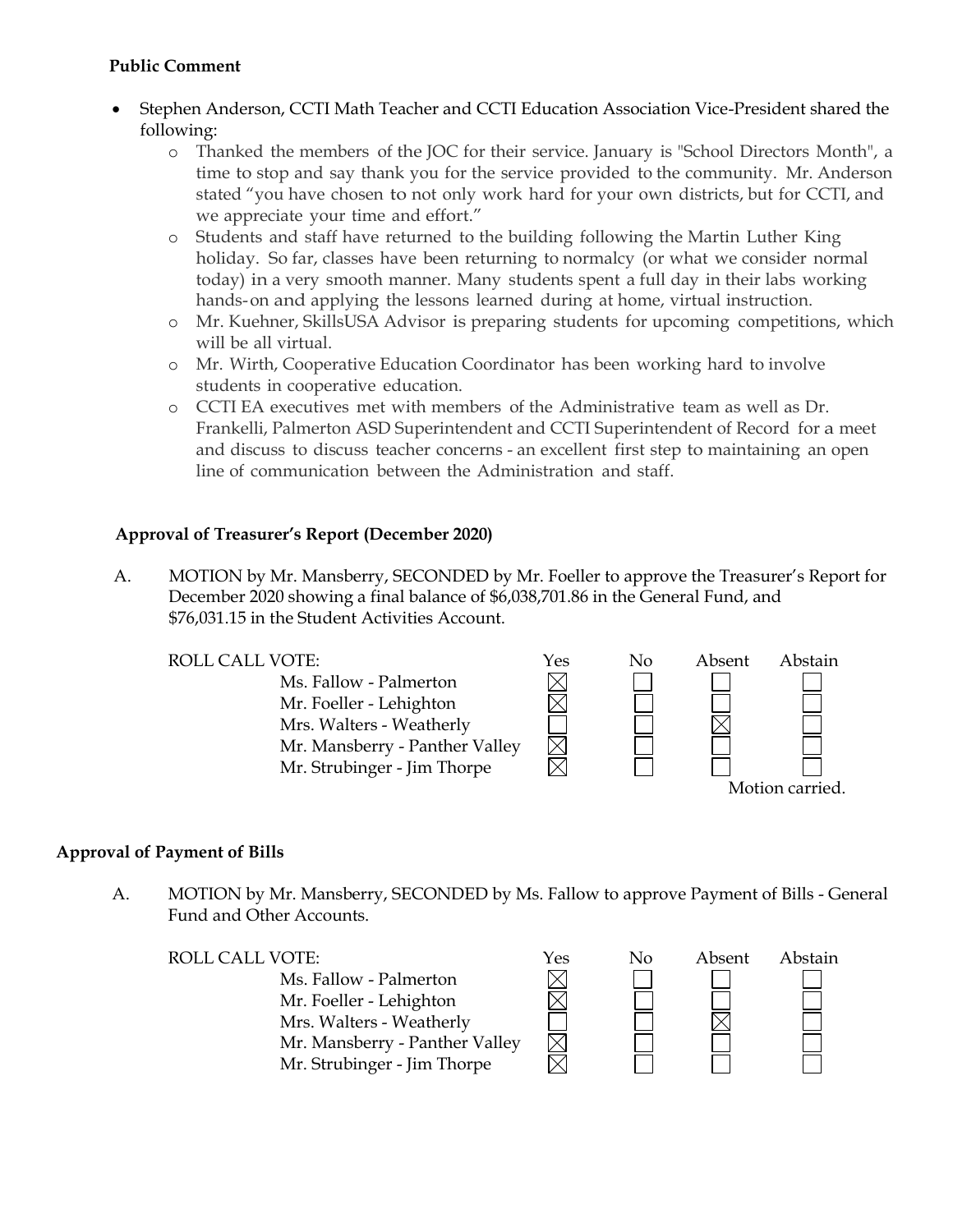#### **Administrative Reports**

- A. Director's Report Mr. Dave Reinbold, Administrative Director
- B. Principal's Report Mr. Brent Borzak
	- The 2020-2021 school year has progressed into 2021. We are anticipating a successful second half of the school year. The students, staff and administration are all focused on teaching and learning virtually. After the holiday break, instruction picked up and is continuing efficiently. Communication from CCTI is ongoing with all stakeholders on a continual basis. Administration has been interviewing candidates for various roles. We will be conducting trainings on the McKinney-Vento Act and have conducted trainings on ELL strategies. On the evening of February 24th, CCTI will be hosting virtual parent teacher conferences. We are all optimistic moving into 2021.
	- In referencing Mr. Anderson's presentation, Mr. Borzak added that it was great to meet with the CCTI Education Association. He stated that the meeting was very successful and he looks forward to meeting monthly.
- C. Business Administrator's Report Mr. Jeffry P. Deutsch, Business Administrator
	- 2021-2022 CCTI Budget Update:
		- o Budget books have been delivered to all five sending school districts.
		- o Palmerton Area School District has already approved.
		- o Jim Thorpe Area School District will vote in early February.
		- o 8th year with no overall increase to the districts.
		- o No districts will see an increase for their funding for the year 2021-2022.
- D. Building and Grounds Report Mr. Ken Walters, Supervisor of Buildings and Grounds--
	- Phone System
		- o Work in progress
		- o Frontier to PTD Phone Service transition (copper to fiber) year.
			- Phone system feed changeover from copper to fiber completed and tested 1/21/2021.
			- Porting of phone numbers scheduled for  $2/08/2021$
	- Energy Savings project LED lighting retrofit project
		- o Work in progress
		- o Welding technical area is 65% transitioned to LED.
		- o Project will continue while students are hybrid. Will be including Mr. Gower, Electrical Distribution and Automation Instructor and the EDA students in the change out process.
		- o If you'd like to take a tour of this area please just give me a call and we can schedule.
	- Kitchen equipment upgrade
		- o Work in progress
		- o Will begin discussions with Chef Burke, Culinary Arts Instructor, Culinary Arts Occupational Advisory Committee, and vendors with the goal of replacing some of the original kitchen equipment (in use prior to 2009 upgrade - Salamander, fryer, griddle, 6 burner stove).
		- o Standing pilot units with no thermocouple. Safety.
		- o UGI offering a direct rebate to upgrade certain equipment utilizing eligible vendors
		- o This is in the capital plan but we have included some of these items in an equipment grant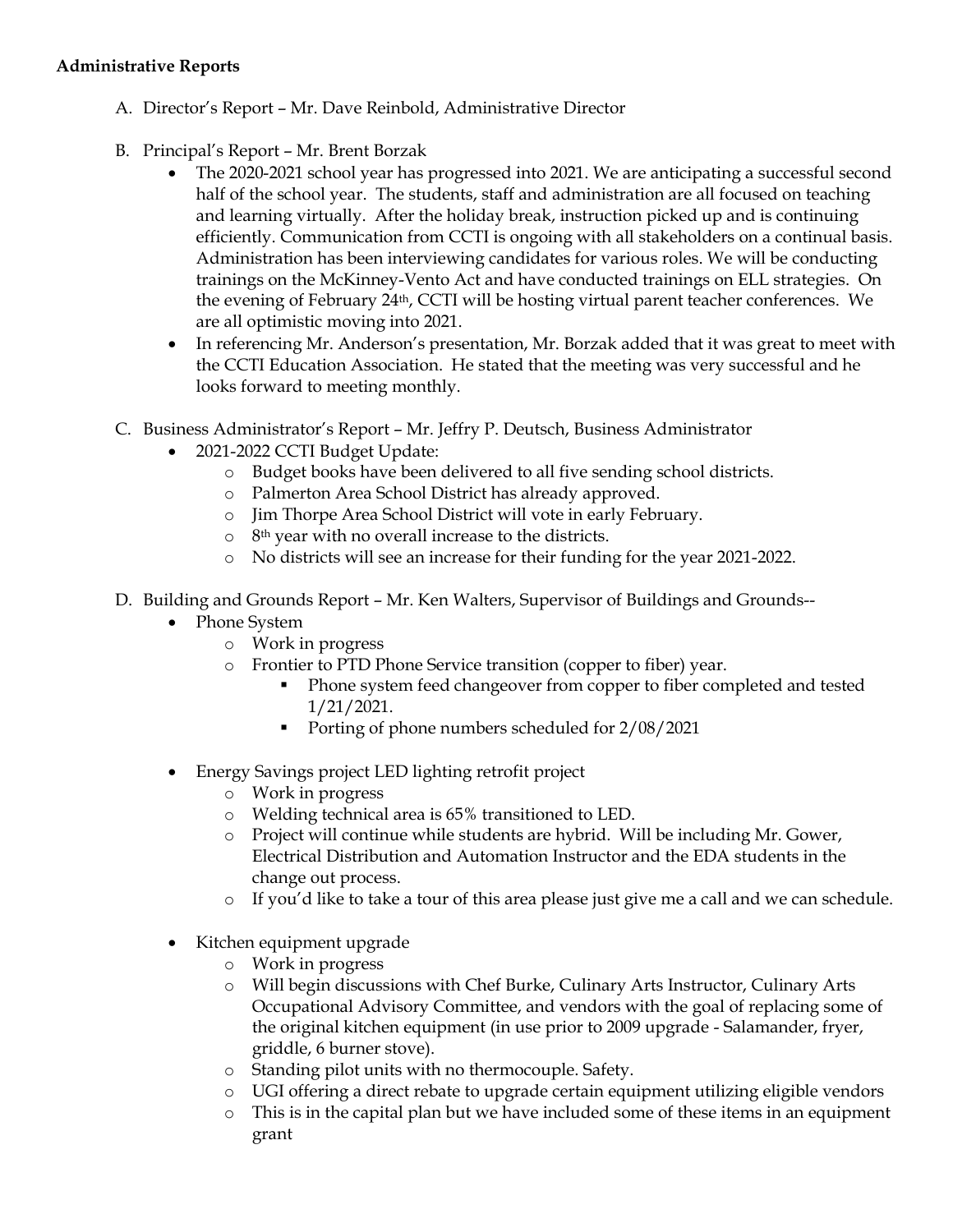- Meeting with architect about two items
	- o Work in progress
	- o Not overly concerned but a few wall cracks have developed in a block wall. Obtaining a second opinion from my architect of record to ensure its being caused by weather related ground movement and not any kind of early foundation issue.
	- o JOC members may remember that I had worked with the Pennsylvania Department of Transportation and the Jim Thorpe Borough to alleviate a storm water issue they were having at the Jim Thorpe Monument. The borough has reached out to me again for assistance on a separate storm water issue they are having on  $13<sup>th</sup>$  street. I've provided them with a planned approach to address the issue and have not heard back but will have my architect/engineer look at it while he's here to get a second opinion on file for that concern.
- Modular Home Project
	- o Work in progress
	- o Do not currently have a customer for the 2020-2021 school year but we did have someone reach out to build a shed. Looking at this to see if it will fit into Mr. Hazleton's program of study
- Capital Plan equipment purchases.
	- o Work in progress
	- o Purchased and will be installing a CNC router in the carpentry technical area. Install of electrics and dust collection will be completed in-house and SHINE (Schools and Homes IN Education) is paying for half. \$3,750 of Capital Plan will be reallocated.
	- o Refrigerant recovery unit purchase for Automotive Service Technology will be replaced.
		- Mr. Reinbold wanted to recognize the SHINE program for their contribution adding that their students will benefit from this equipment once they are back in the building.
- E. Facilitator of Special Education Report Mrs. Christine Trovato, Facilitator of Special Education
	- Special Population Numbers
		- o Special Education Students- 84 students with IEPs
			- Full time- 59
			- **Half time-25**
			- $\blacksquare$  FLEX-1
		- o Section 504 Plan students total #- 26
		- o Homeless Students- 1
		- o English Language Learners- 3
	- ELL Training

An ELL training was presented by Mrs. Jacqueline Cole on 1/7/2021. Highlights from her training included:

ELL Instructional strategies, instructional support materials, strategies for Co-Teachers/In Class Support members to support ELL students during in-person learning and during virtual instruction, and strategies to increase student understanding.

• Informational Purposes What makes a student eligible for ELL programs and services?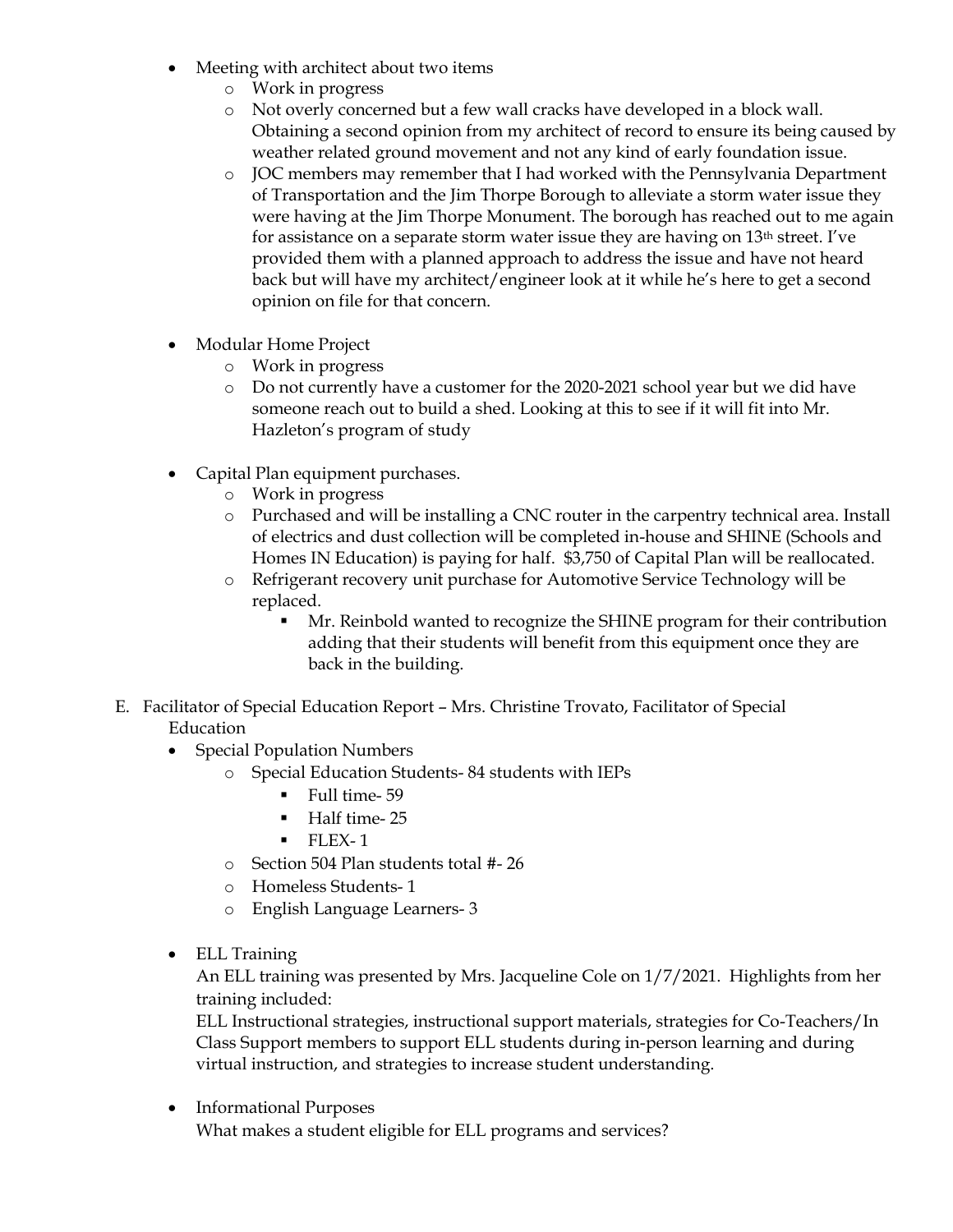Moving Forward:

February, 2021

- o McKinney Vento/Homelessness Training
- o Virtual Parent/Teacher Conferences
- Mrs. Trovato introduced Mrs. Jacqueline Cole, English Teacher/ELL Instructor who shared the following:
	- o Personal Introduction:
		- 5th year teaching English at CCTI
		- **first year as the ELL teacher at CCTI** 
			- Currently have 2 full-time ELL students
				- o Students are identified as an ELL through a screening process
				- o Must be done within the first 30 days of school or 14 days after their first day of enrollment if the student starts after the first day of school
			- Currently meet with the ELLs weekly
				- o Go over any assignment they need help with
				- o Review their writing
				- o Work on their speaking skills
				- o These things help prepare them for the WIDA test testing their proficiency in reading, writing, speaking, and listening
				- o Testing window opened January 4th and is open until April 23rd
				- o Mrs. Trovato and I are currently working together to schedule the students for their WIDA test.
				- There are a few ways that students can exit the ELL program.
					- o The first way is receiving a 5 in all of the domains on the WIDA testing.
					- o The other way that students can exit the program is receiving a proficient in the Algebra and Literature Keystone exams.
					- o After students exit the program they need to be monitored for several years.
			- January 7th hosted a training about strategies that teachers could use in their classroom when teaching ELLs
			- Strategies are beneficial to all students, not just ELLs
			- Some of the things that we reviewed were using graphic organizers, chunking information, and using visuals in the classroom.
			- Mr. Reinbold added that he appreciates when teachers have additional certifications added to their teaching area and thanked Jacqui for her ELL expertise and training.
- F. Technology Report Mr. Nate Rinda, Director of Technology
	- AT&T Hot Spots
		- o Ordered 10 additional (50) Total
	- Google Chromebooks
		- o Ordered and received additional (6) Chromebooks
	- Laptops
		- o Ordered and received additional (6) HP Probooks
	- Continued support/training to staff and students with Google Suite and all technology needs.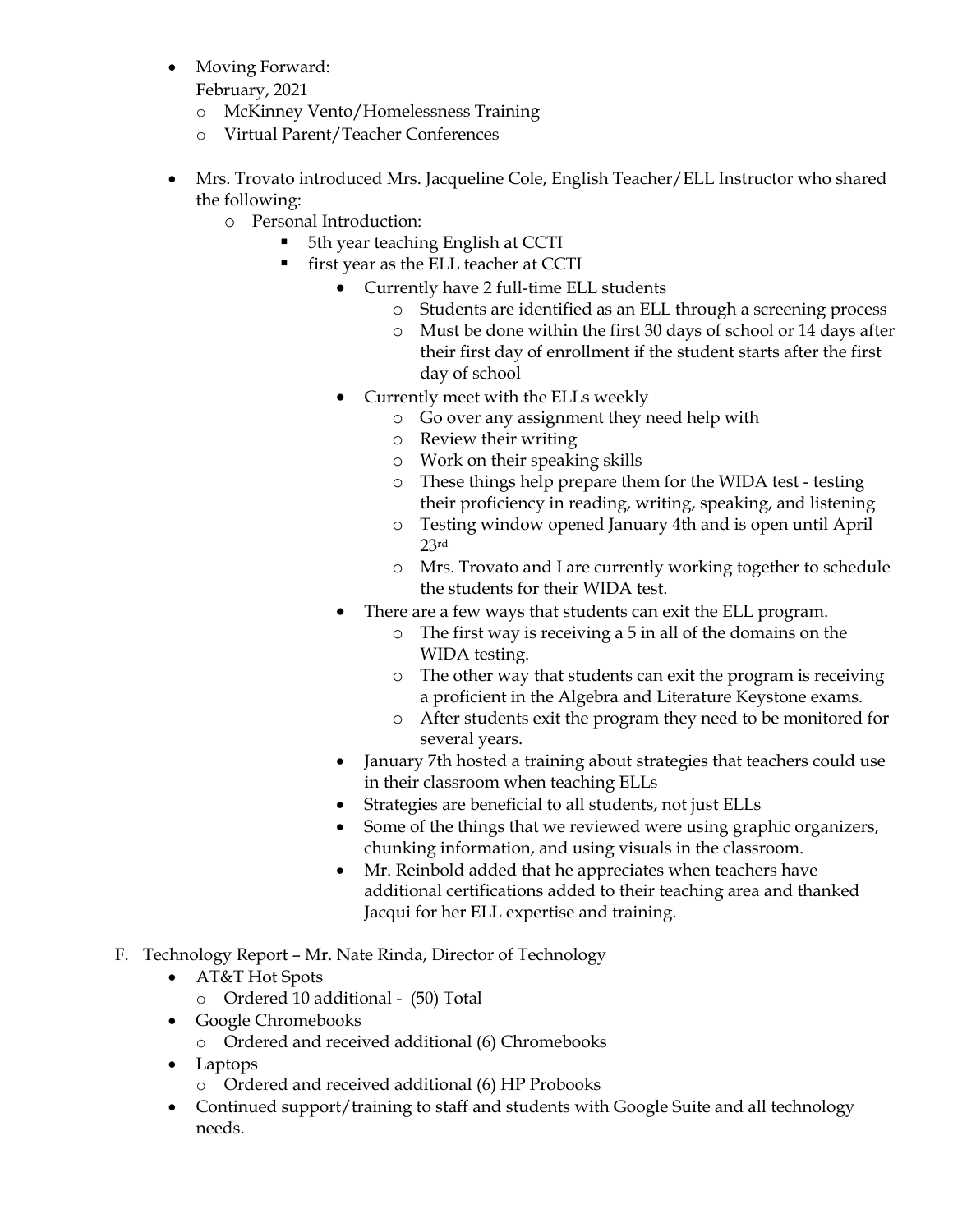- Ms. Fallow asked if the AT  $&$  T hot spots were primarily for student homes without internet access. Mr. Rinda explained that approximately 40 are currently in use and are a combination of homes without internet access or with weak or overloaded systems.
- Mrs. Trovato thanked Nate for all of the great work he has done assisting students as well as their parents, including those who have assistive technology needs.
- Ms. Fallow asked if after going through a year with these additional technology needs to accommodate virtual trainings and teachings if there would be anything that would remain when moving forward to students learning fully in-person. Nate explained that the hardware, cameras, etc. would all be utilized in the future. This has served as a catalyst to purchase technology needs that can assist in regular learning. Mrs. Trovato added that document readers, for example would be a benefit to all students, moving forward.

#### G. Adult Education Report – Mrs. Francine Kluck, Adult Education Site Supervisor

| <b>Course Offerings Spring 2021</b> |                                            |
|-------------------------------------|--------------------------------------------|
| Heartsaver® First Aid and           | Introduction to Precision Machining        |
| CPR/ AED                            | ServSafe® Exam                             |
| Nurse Aide                          | Forklift                                   |
| Pharmacy Technician                 | PA State Inspection Mechanic Certification |
| Air Conditioning                    | Auto Collision                             |
| Fundamentals                        | <b>GED Preparation Courses</b>             |
| <b>Welding Technology</b>           |                                            |
|                                     |                                            |

• Program descriptions, orientations, and start dates are available at [www.carboncti.org/adult-education.](http://www.carboncti.org/adult-education) Follow our happenings on Facebook @cctiadulted or Carbon Career and Technical Institute – Adult Education.

# **Outreach and Program Development Report**

- o January 4 GED classes resumed virtually
- o January 4 GED Instructor Aztec training
- $\circ$  January 6 & 13 GED Orientation
- o January 12 GED CCTI Staff Program Improvement Team meeting with Lehigh Carbon Community College
- o January 21- Nurse Aide Orientation
- o January 21 GED Instructor PLC training

# **Grant Report – GED Classes**

- o GED grant 2020-2021 approved for additional \$10,000 in funding. Additional classes will be offered in the summer months.
- o GED classes have continued to run virtually through June 30, 2021.
- o GED exam scholarships and ready test awarded to current GED students.

# **Alternative Education**

- o Students are enrolled in Alternative Education and Credit Recovery virtually. Please contact the Adult Education office if guidance counselors have interested students.
- H. Superintendent of Record Report Dr. Jodi Frankelli, Palmerton Area School District Superintendent
	- Dr. Frankelli thanked Mr. Anderson and the CCTI Education Association for her invite to their recent discussions. She shared that the meeting was very successful.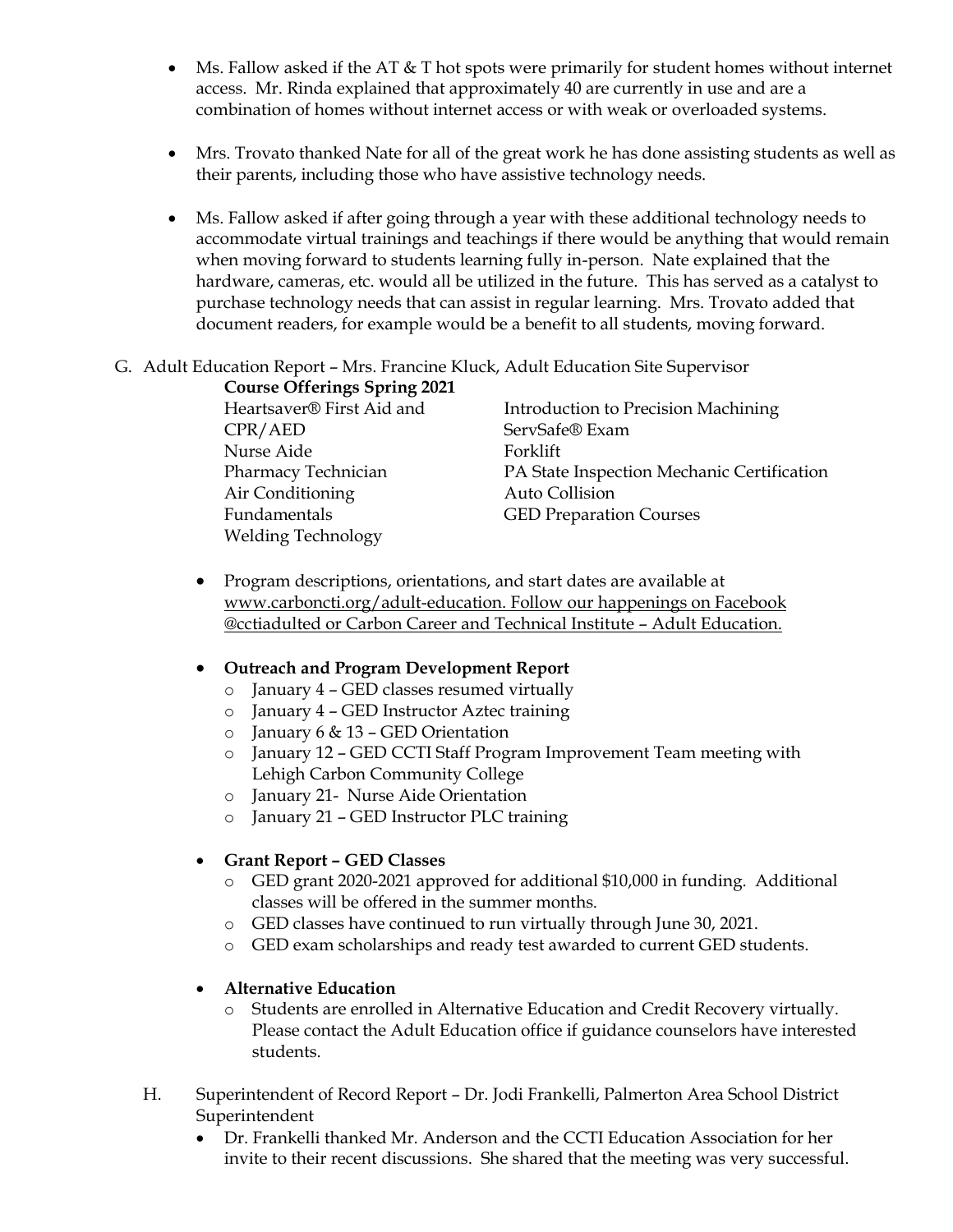### **Items of Business**

### *Personnel*

MOTION by Mr. Mansberry, SECONDED by Ms. Fallow that the following motions be approved:

# **Instructional Aide Appointed**

A. to appoint Kevin Wagner as an Instructional Aide (Auto Collision Repair), at a Step 1 pro-rated salary per the current CCTI ESPA Employment Agreement, effective January 25, 2021.

### **Long-Term Substitute Science Teacher Appointed**

B. to appoint Maya Kowalcyk long-term Substitute Science Teacher, effective January 22, 2021 based on a step 1 salary per the current Agreement between the Carbon Career & Technical Institute (CCTI) Joint Operating Committee and the CCTI Education Association.

### **Extra Help Instructors Appointed**

- C. to appoint the following individuals as Extra Help Instructor in conjunction with the after school program at \$25 per hour on an as-needed/scheduled basis:
	- Maya Kowalcyk\*
	- Kevin Wagner\*\*
	- Note: \* Effective with her official start date of January 22, 2021. \*\* Effective with his official start date of January 25, 2021.

#### **Teacher Mentor Appointed**

D. to appoint Jane Farkas Teacher Mentor (Maya Kowalcyk) January 22, 2021 through January 21, 2022 at a stipend of \$750.00.

#### **Adult Education Instructors Approved**

- E. to approve the following individuals on an as needed basis, at a salary of \$21.00 per hour effective February 1, 2021 through February 2022:
	- Thomas Bartholomew as Adult Education Welding Instructor
	- Kenneth Reiter as Adult Education Air Conditioning Instructor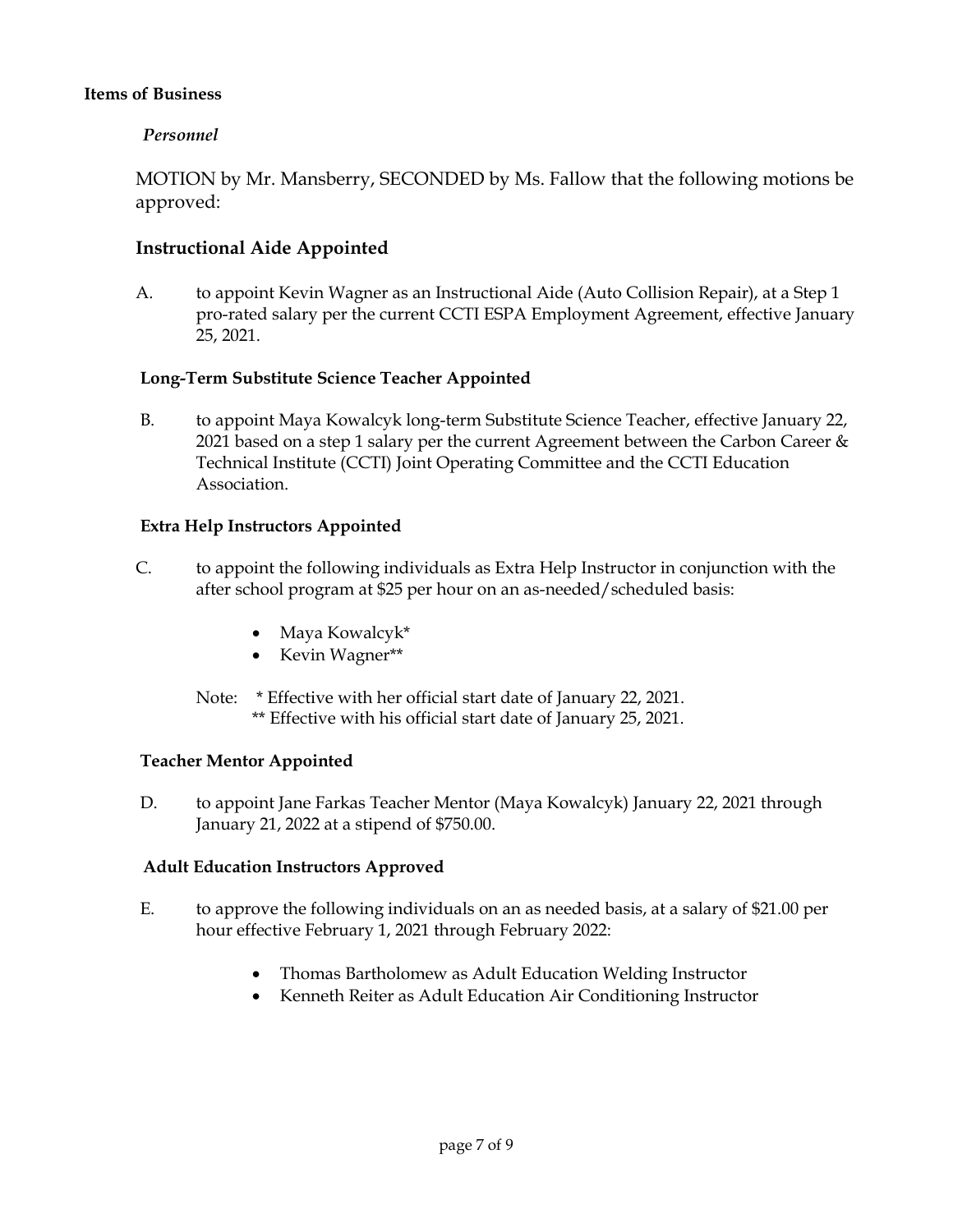#### **Employment Agreement Approved**

F. to approve the employment agreement between JamiLynn McFarland Assistant to the Director of Technology/Student Support Services and the CCTI Joint Operating Committee, as presented.

| <b>ROLL CALL VOTE:</b>         | Yes | No | Absent | Abstain |
|--------------------------------|-----|----|--------|---------|
| Ms. Fallow - Palmerton         |     |    |        |         |
| Mr. Foeller - Lehighton        |     |    |        |         |
| Mrs. Walters - Weatherly       |     |    |        |         |
| Mr. Mansberry - Panther Valley |     |    |        |         |
| Mr. Strubinger - Jim Thorpe    |     |    |        |         |
| Motions carried.               |     |    |        |         |

*Education*

NONE

#### *Budget & Finance*

NONE

#### *Buildings & Grounds*

NONE

#### *Administrative*

#### **Revised CCTI Policy and Procedure Manual for School Health Services Approved**

A. MOTION by Mr. Mansberry SECONDED by Ms. Foeller on the recommendation of the Administrative Director to approve the revised CCTI Policy and Procedure Manual for School Health Services, as presented.

VOTE: YES - 4 NO - 0 ABSENT - 1 ABSTENTIONS - 0

Motion carried.